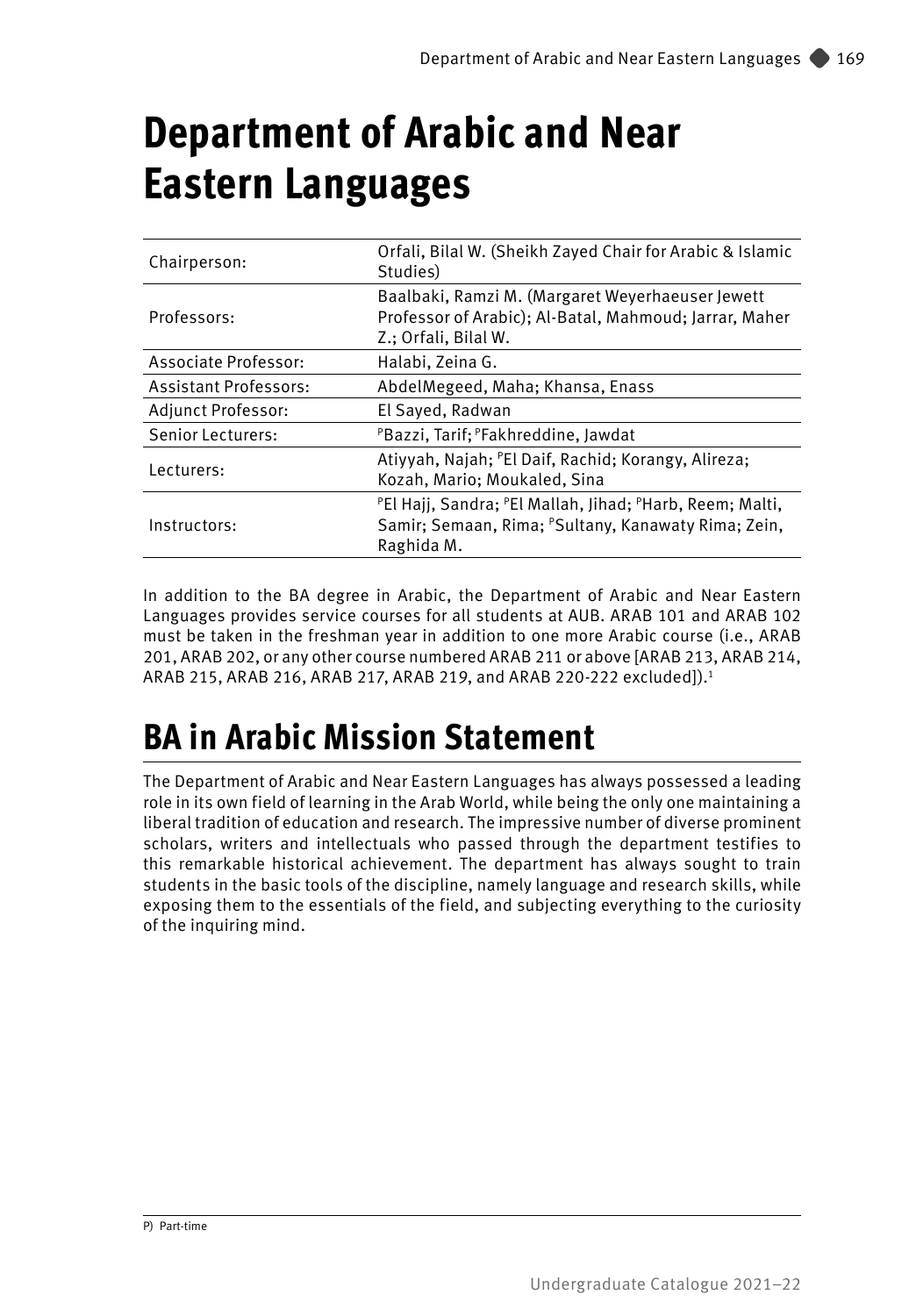# **Degree Requirements**

# Major Requirements

Requirements for the BA degree in Arabic are as follows: ARAB 211, ARAB 212, ARAB 224, ARAB 231, ARAB 232, ARAB 233, ARAB 237, ARAB 239, ARAB 241, ARAB 243, and ARAB 245 (total 33 credits). In addition, the student must select one course from within the other courses in the department (36 total credit hours).

Students choosing a minor in Arabic are required to take 15 credits of Arabic courses. These courses should include ARAB 211 or ARAB 212 (or an equivalent language course), one course in classical Arabic literature, one course in modern Arabic literature, and any two courses in the department.

The minor in Semitic Studies requires 15 credits: ARAB 213/214 or Syriac 215/216, a second Semitic language other than Arabic (ARAB 213 or 215), ARAB 222, and one of the following: ARAB 211 or 212, ARAB 216, ARAB 227 or ARAB 228, AROL 293/294, AROL 217, AROL 218, AROL 219/220, AROL 226, AROL 227, AROL 228, AROL 231.

When a required course is not available, it may be replaced by another course within the department provided the student's advisor gives consent.

# University General Education Requirements

The General Education requirements are English Communication Skills (6 credits), Arabic Communication Skills (3 credits), Humanities (12 credits required) + Electives (9 credits), Social Sciences (6 credits), Natural Sciences (6 credits), Quantitative Thought (3 credits).

# **Course Descriptions**

# **ARAB 101/102 Readings in Arabic Heritage I and II 3.0; 3 cr. (each)**

A freshman level survey that traces the intellectual, literary, and cultural development of the Arabs from pre-Islamic times up to the age of Ibn Khaldun. *Annually.*

# **ARAB 200 Special Arabic 3.0; 3 cr.**

A course designed for native speakers of Arabic who have limited pre-college formal study of the Arabic language in Lebanon or abroad. Open to students who are exempted from Arabic. *Every term.*

# **ARAB 201 Issues in Contemporary Arab Culture 3.0, 3 cr.**

This course aims to explore a number of themes related to contemporary Arab culture(s) and further develop students' communication skills and academic writing in Arabic. Themes which will be examined include: Arab culture(s) and change in a globalized world, tradition and modernity, the self and the other, dynamics of religion and society, women and gender in a changing world, Arab youth and artistic expression. *Every term.* 

### Undergraduate Catalogue 2021–22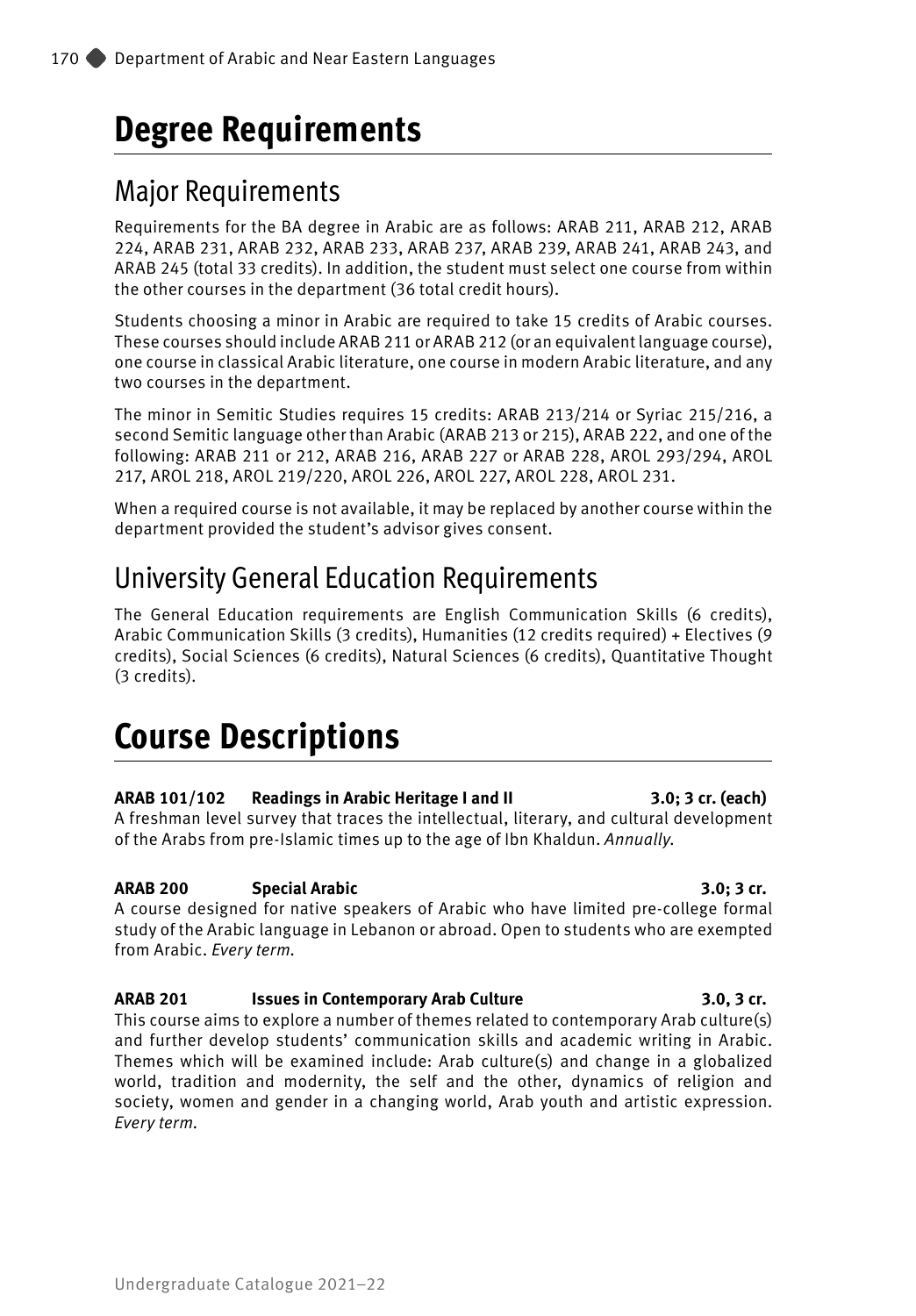### **ARAB 202 Arabic Technical Writing 3.0; 3 cr.**

The course provides guidance in the production of non-literary texts in modern written Arabic, with attention to structure, stylistics, and diction of letters, memos, emails, resumes, reports, proposals, descriptions, instructions, and various types of documentation. Emphasis is on the analysis and production of appropriate rhetorical styles in the various genres of technical communication used in the workplace. *Every term.*

**ARAB 203/204 Beginners' Arabic as a Foreign Language I and II 5.0; 3 cr. (each)** This sequence of courses introduces students who have no previous knowledge of Arabic to the Arabic language and culture within its Lebanese setting. The course utilizes an integrated approach to Arabic and emphasizes communicative tasks and contexts. By the end of the course, students will be able to speak and write simple connected sentences about themselves, their families and their immediate environment, and read and listen to short authentic texts. By the end of the course sequence, students reach Intermediate-Low to Intermediate-Mid proficiency in Arabic on the ACTFL scale. *Prerequisite for ARAB 204 is ARAB 203 or placement by a placement exam. Every term.* 

### **ARAB 205/206 Intermediate Arabic as a Foreign 5.0; 3 cr. (each) Language III and IV**

This course sequence aims to further enhance students' proficiency in the various skills by expanding their vocabulary, control of pronunciation and grammatical structures, and cultural knowledge. The course utilizes an integrated approach to Arabic that is based on communicative tasks and contexts. Students' activities at this level involve giving oral presentations and doing writing projects. By the end of this course sequence, students reach Intermediate-Mid to Intermediate-High proficiency in Arabic following the ACTFL scale. *Prerequisites: ARAB 203 and ARAB 204, or placement by a placement examination. Every term.*

**ARAB 207/208 Advanced Arabic as a Foreign Language I and II 3.0; 3 cr. (each)** This course sequence aims to enable students to reach advanced proficiency in Arabic in all skills. Students are required to do extensive readings on a variety of topics and genres, such as literature, language and the social sciences. They are also expected to engage in debates, give oral presentations and write short research papers. The course utilizes an integrated approach to Arabic and is based on communicative tasks and contexts. By the end of this course sequence, students reach Advanced-Low to Advanced-Mid proficiency in Arabic following the ACTFL scale. *Prerequisites: ARAB 205 and ARAB 206, or placement by a placement examination. Every term.*

# **ARAB 209 Advanced Arabic as a Foreign Language III 3.0; 3 cr.**

This course aims to enable students to reach the Advanced-High level in the various skills in Arabic. Readings at this level are extensive and span a variety of genres. Listening skills are sharpened through extensive work with news broadcasts, documentaries, and television shows in both Standard and Lebanese Arabic. The course also features extended oral presentations in class and extensive writing activities. Special emphasis is placed on understanding the nuances of the language and the use of idiomatic expressions and rhetorical devices in all language skills. *Prerequisites: ARAB 207/208 or placement by a placement examination. Every term.*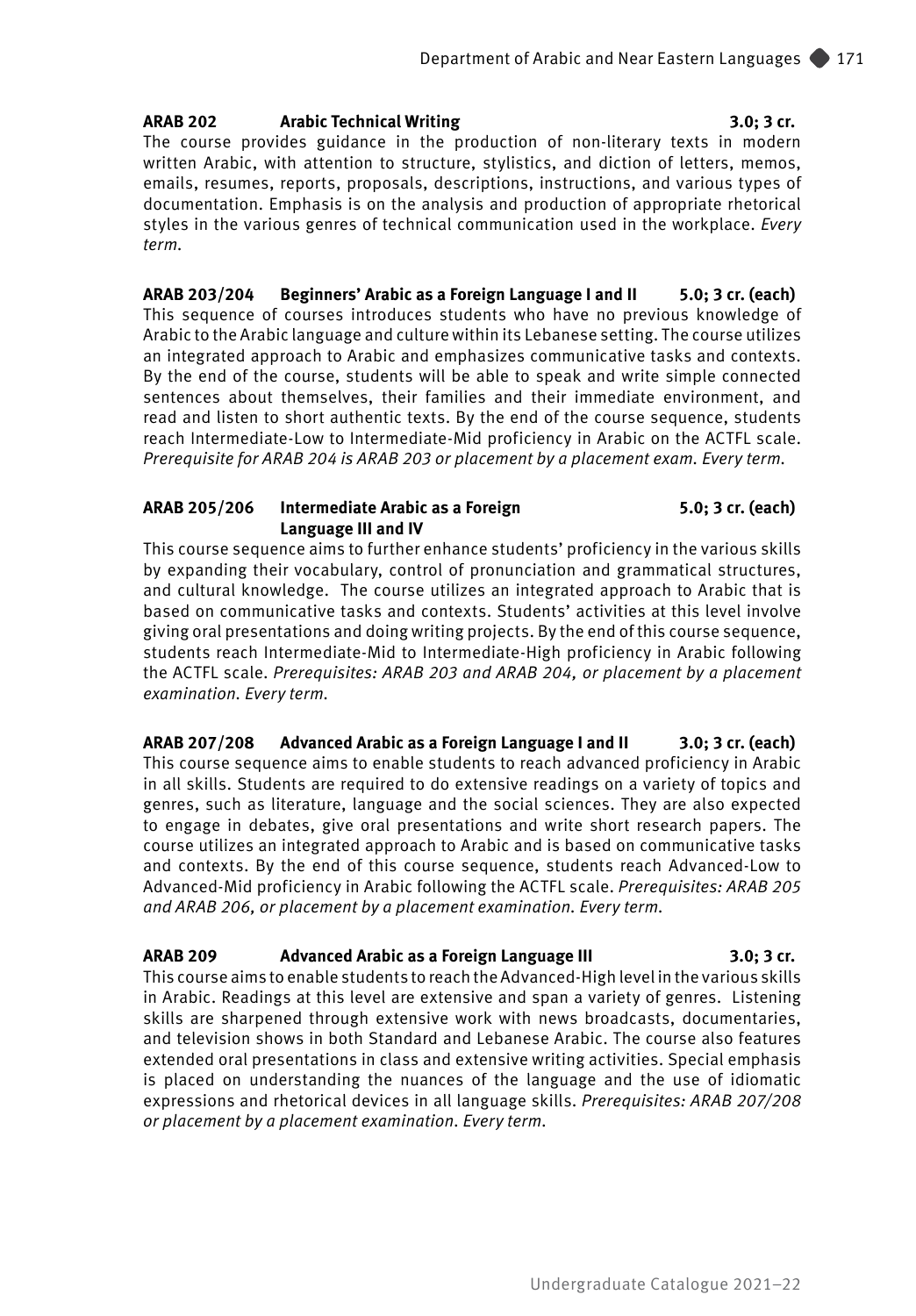**ARAB 210A Writing Prose 3.0; 3 cr.** A course designed for students who wish to identify and pursue their own creative interests in writing fiction and creative non-fiction. Through discussions, assigned readings, writing exercises and critiques of student writing in a workshop mode, students will critically examine the elements of literary creation. *Every term.*

# **ARAB 210B Writing Poetry 3.0; 3 cr.**

A course designed for students who wish to identify and pursue their own creative interests in writing poetry. Through discussions, assigned readings, writing exercises and critiques of student writing in a workshop mode, students will critically examine the elements of poetic genres. *Annually.*

# **ARAB 211/212 Survey of Arabic Grammar 3.0; 3 cr. (each)**

A year-long course on Arabic morphology and grammar. It is comprised of readings from a classical grammatical text and training in sentence structure through i`raab. *Annually.*

# **ARAB 213/214 Introductory Biblical Hebrew 3.0; 3 cr. (each)**

A class that teaches Biblical Hebrew allowing students who have no background in the subject to read the Bible and discover one of the founding books of our society and a major source of inspiration to many authors throughout history. *Prerequisite for ARAB 214 is ARAB 213 or permission of instructor. Annually.* 

# **ARAB 215 Introductory Syriac 3.0; 3 cr.**

The course provides students with working knowledge of Syriac language and grammar. With the help of a lexicon, students will be expected to read and translate simple Syriac texts. *Annually.*

# **ARAB 216 Intermediate Syriac 3.0; 3 cr**

This course complements ARAB 215/MEST 330 'Introduction to Syriac Language', focusing on the reading, translation, and analysis of Syriac texts from various authors, genres, and time periods. In addition, the course provides a review of Syriac grammar. It is intended for those students who have taken the introductory course ARAB 215/MEST 330 or who already have a basic knowledge of Syriac and wish to continue studying the Syriac language for a second term. *Prerequisite: ARAB 215 or permission of instructor. Annually.* 

# **ARAB 217 Introduction to Syriac Literature 3.0; 3 cr.**

The aim of this introductory course is to provide the student with an overview of Syriac literature from its origins to the present day. *Students who receive credit for ARAB 217 cannot receive credit for MEST331. Annually.*

# **ARAB 219 Turkish 3.0, 3 cr.**

A beginner to mid-level course in modern Turkish with initial emphasis on spoken Turkish and a gradual introduction to reading.

# **ARAB 220 Introductory Persian I 3.0; 3 cr.**

An elementary-level course designed to help students start learning Persian by introducing the Persian alphabet and building communicative skills. The emphasis is on speaking and using the language for communication but all four language skills (listening, speaking, reading, and writing) as well as pronunciation and vocabulary will be emphasized. *Every term.*

### Undergraduate Catalogue 2021–22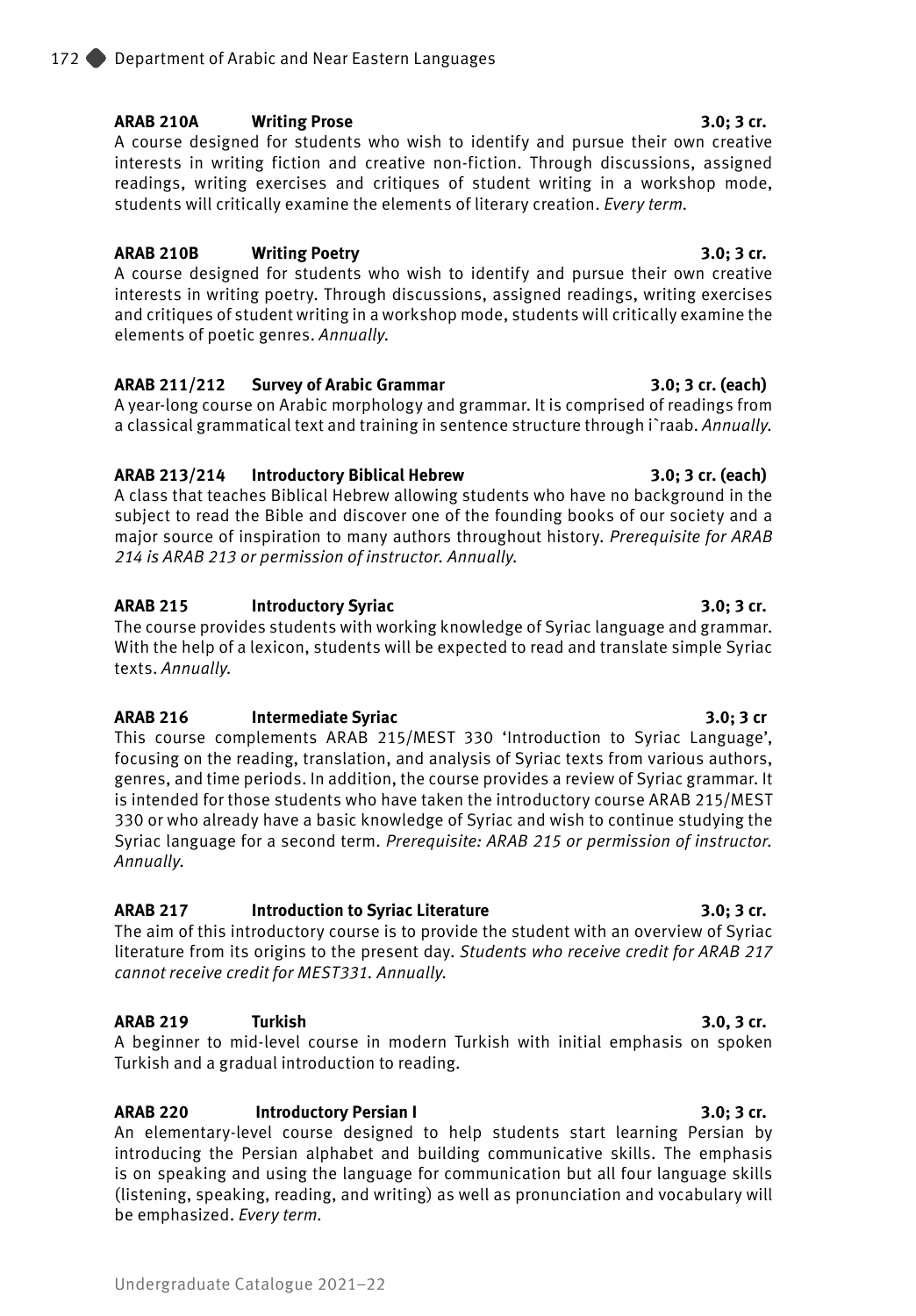### **ARAB 221 Introductory Persian II 3.0; 3 cr.**

An elementary-level course that helps students continue to expand upon what they have learned in Introductory Persian I. Like its prerequisite, this course also focuses on using the language for communication while teaching all four language skills (listening, speaking, reading, and writing). *Annually.*

### **ARAB 222 Introduction to Semitic Studies 3.0; 3 cr.**

This class places the Semitic languages of the Levant (Arabic, Hebrew, Phoenician, and Syriac) in their historical perspective by introducing the discipline of Semitic studies, especially in its comparative orientation. Especial emphasis is placed on Arabic dialectology, an often-overlooked aspect of Semitic studies. *Annually*.

### **ARAB 223 Arabic for the Media 3.0; 3 cr.**

This writing-intensive course seeks to familiarize students with Arabic journalism writing styles over a comprehensive range of story styles and regional news outlet house styles. Special attention is paid to the specialized vocabulary of news reporting. *Every term.*

## **ARAB 224 Arabic Stylistics and Metrics 3.0; 3 cr.**

A detailed study of stylistics *balagha* and metrics *'arud*. This course surveys the contribution of the Arabs to stylistic studies and introduces their theory of versification. *Annually.*

## **ARAB 225/226 Translation 3.0; 3 cr. (each)**

A year-long course divided into a brief introduction and an extended segment in applied translation. In the introduction, theoretical problems and issues of translation are discussed. The course is then transformed into an extended workshop where students will be preoccupied with their own translation exercises from and into both Arabic and English. *Every term.*

### **ARAB 227/228 Arabic Linguistics 3.0; 3 cr. (each)**

These two courses deal with various topics of Arabic linguistic sciences, mainly phonetics, semantics, and lexicology. *Annually.*

# **ARAB 229 Background to the Study of Classical Arabic Literature 3.0; 3 cr.**

A course dealing with the impact of Greek culture on classical Arabic literature and thought, and the rise and development of Arab intellectualism. *Annually*.

# **ARAB 230 Themes and Genres of Arabic Literature 3.0; 3 cr.**

A broad overview of Arabic literature throughout the ages. This course primarily emphasizes the literary production embodied in the works that give Arabic literature its unique character in different periods, while concentrating on the major themes and genres around which this literature revolves. *Annually.*

# **ARAB 231** Arabic Poetry: The Heroic Age 3.0; 3 cr.

A course highlighting characteristic elements of Arabian life in its heroic age prior to Islam, while considering its individual, tribal, and mythical codes. Main problems, sources, and strains of the poetry of this age are surveyed. The substantial component of the course is comprised of critical analysis of representative poems. *Annually*.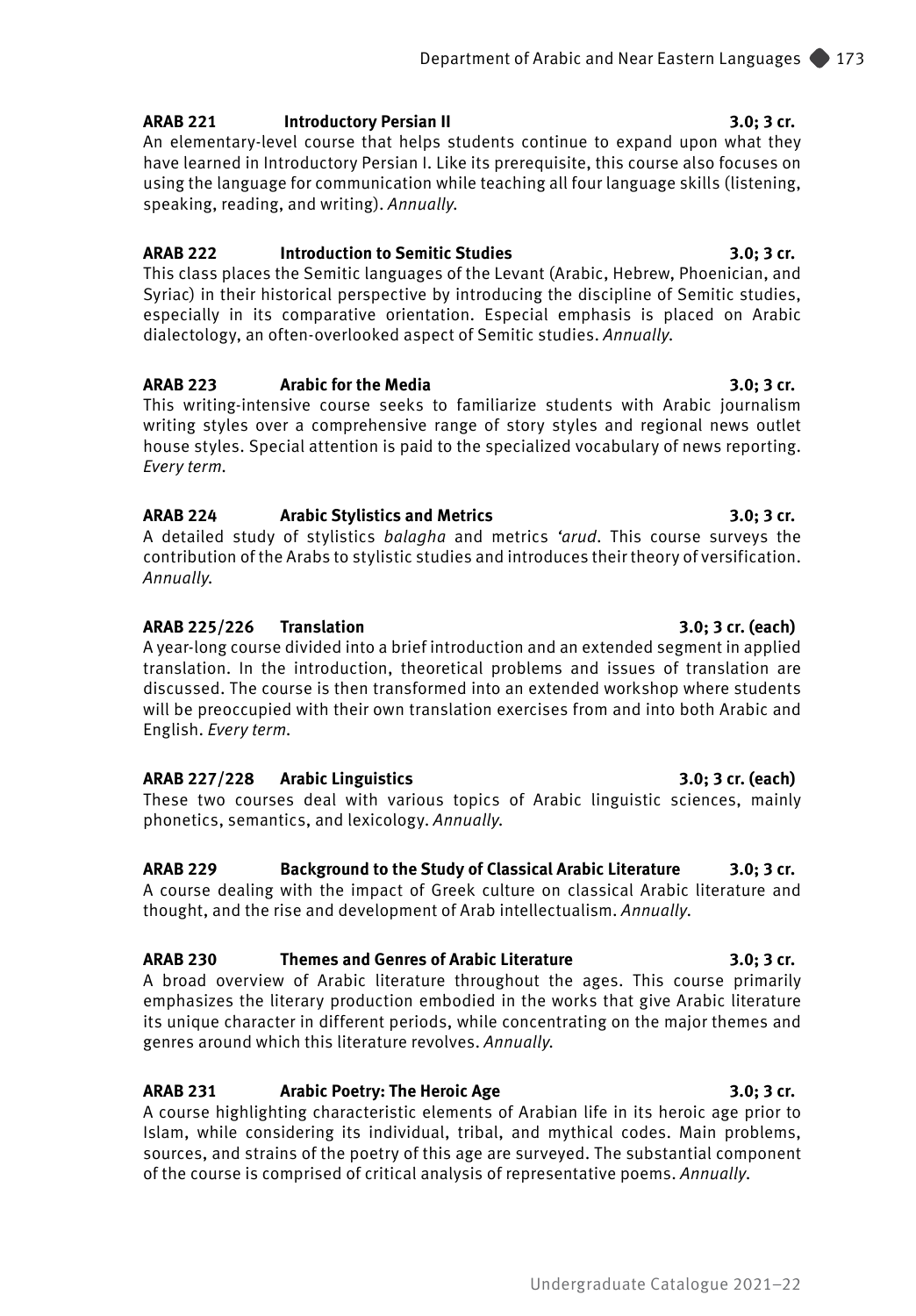# **ARAB 232 Arabic Poetry: The Age of Conquest, 3.0; 3 cr. Love, and Nostalgia**

A survey of new genres of poetry that blossomed when desert Arabs were deployed outside their peninsula following the conquests. This is examined through a compact probe of the economic, social, and political factors that affected Arabian life, from the advent of Islam to the end of the Arabian (Umayyad) era. The substantial component of the course is comprised of critical analysis of representative poems. *Annually*.

# **ARAB 233/234 Abbasid Poetry 3.0; 3 cr. (each)**

A survey of Arabic poetry during the Abbasid period that considers the historical, political, and social background. The first part of the course deals with the major poets of the early Abbasid era, which ends during the reign of al-Mu'tasim while the second part surveys the poetry of the latter Abbasid age up to the fall of Baghdad. *Annually*.

# **ARAB 235 Andalusian Literature 3.0; 3 cr.**

An introduction to Arabic literature in Islamic Spain. Students read and analyze Andalusian poetry and prose, with special emphasis on the new literary forms that appeared in al-Andalus. *Annually*.

# **ARAB 236 Qur'anic Studies 3.0; 3 cr.**

An introduction to major Qur'anic issues such as the collection of the Qur'an, Qur'anic imagery, and the various trends in Qur'anic exegesis. *Annually*.

# **ARAB 237/238 Modern Arabic Poetry 3.0; 3 cr. (each)**

A year-long course studying the factors that shaped modern Arabic poetry, tracing the phases of its development, and analyzing in detail its various characteristics. *Annually.*

# **ARAB 239 Modern Arabic Novel 3.0; 3 cr.**

Tackles landmark novels and examples of short fiction. Proceeding largely in chronological order, the sequence of readings addresses genres such as historical novels and autobiographies, as well as themes including war, exile, and gender. *Annually*.

# **ARAB 240 Modern Arabic Drama 3.0; 3 cr.**

A survey of the rise and development of the dramatic literary genre in modern Arabic, with a focus on the main factors that led to the rise of drama. Students will thoroughly analyze a number of selected works by prominent Arab playwrights. *Annually.*

# **ARAB 241 Literary Theory and Criticism 3.0; 3 cr.**

A course on the development of Arab literary theory and criticism from the classical period to the present. This course is structured according to the main themes that concerned Arab critics throughout the ages, as well as the major critical trends and their prominent representatives. *Annually.*

# **ARAB 243 Classical Arabic Prose 3.0; 3 cr.**

A course in which students read and analyze extracts from the works of major prose writers representing the main trends in classical Arabic prose, beginning with pre-Islamic times up to the age of al-Ma`arri. *Annually.*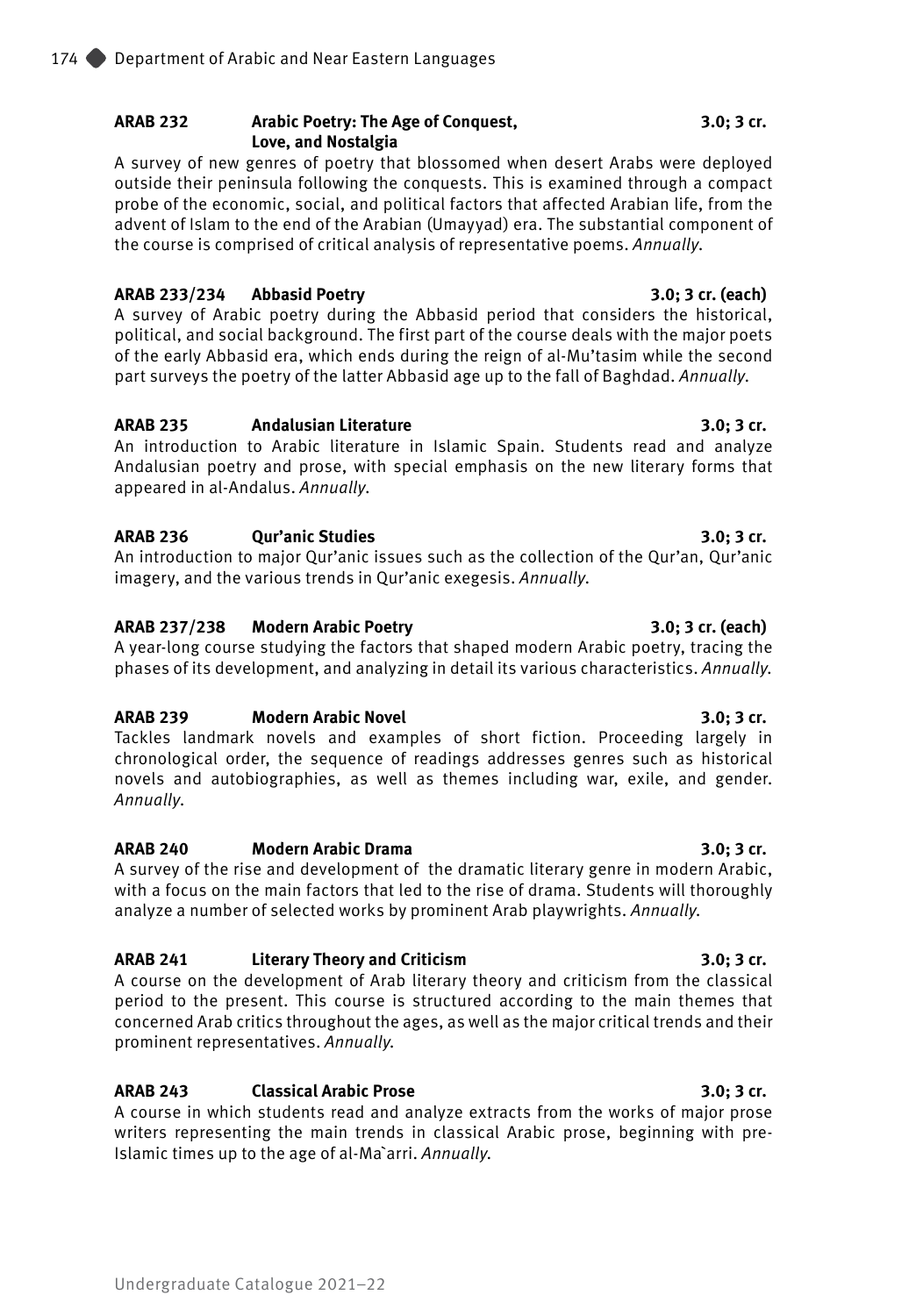# **ARAB 244 Muslim Schools of Theology 3.0; 3 cr.**

A survey of the main doctrines, terms, and modes of expression that are peculiar to the major Muslim sects (firaq) in the medieval age, and the impact they had on literature. Mu`tazila, Ash`ariyya, and Imamiyya constitute the focal point of the course, which includes readings in selected representative texts. *Annually.*

## **ARAB 245/246 Background to the Study 3.0; 3 cr. (each) of Modern Arabic Literature**

A two-semester course dealing with the Arab cultural renaissance of 1800–1940. Special emphasis is placed on the impact of the West on the making of the modern Arab literary culture. *Annually.*

# **ARAB 247 Arabic Classical Folk Literature 3.0; 3 cr.**

A course covering the following topics: Folktales, the novella in The Arabian Nights, and the hero sagas such as Sirat Bani Hilal. This course aims at studying the textual history of this special genre, its language, motives, and structures. Students are also exposed to various methodological approaches to folk literature. *Annually.*

## **ARAB 248 Christian-Muslim Encounters 3.0; 3 cr.**

A collaborative investigation of select topics in Arab and Middle Eastern History viewed from multiple perspectives. Periodic progress reports and the incorporation of findings in an interpretive term paper are required. Senior status and permission of instructor are required. *Students who receive credit for ARAB 248 cannot receive credit for ISLM 341*. *Annually.*

# **ARAB 249 Sufi Literature 3.0; 3 cr.**

A course aiming to acquaint students with Sufi literature as one of the major aspects in Arabic literature. *Annually.*

### **ARAB 251/252 Special Topics in Arabic Language and Literature 3.0; 3 cr. (each)** A course that varies in content and focuses on selected topics in language and literature. *May be repeated for credit. Annually.*

# **ARAB 253 Contemporary Literature in Times of Change 3.0; 3 cr.**

A course on 21st century prose and poetry. As it retraces the manifestation of canonical tropes in contemporary literature, the course focuses on the topics, writers, and genres that emerge in times of change and upheavals. *Annually.*

# **ARAB 254 The City in Arabic Literature 3.0; 3 cr.**

A course on how modern and/or classical writers imagined cities in poetry and prose. Special attention will be given to the concepts of loss, exile, and collective memory in the representation of urban spaces in prose and poetry. *Annually.*

# **ARAB 256 JudeoArabic and the Arabic Writings 3.0: 3 cr. of Maimonides (Ibn Maymum)**

An introduction to Judeo-Arabic (Middle Arabic) focusing on Ibn Maymun and his writings. The class emphasizes the influence of Arabic on medieval Hebrew. Through the reading of his texts, students will discover the Andalusian physician and philosopher from his childhood in Cordova to his position as the personal doctor of Salaheddine and the head of the Jewish community in Cairo*. Alternate years.*